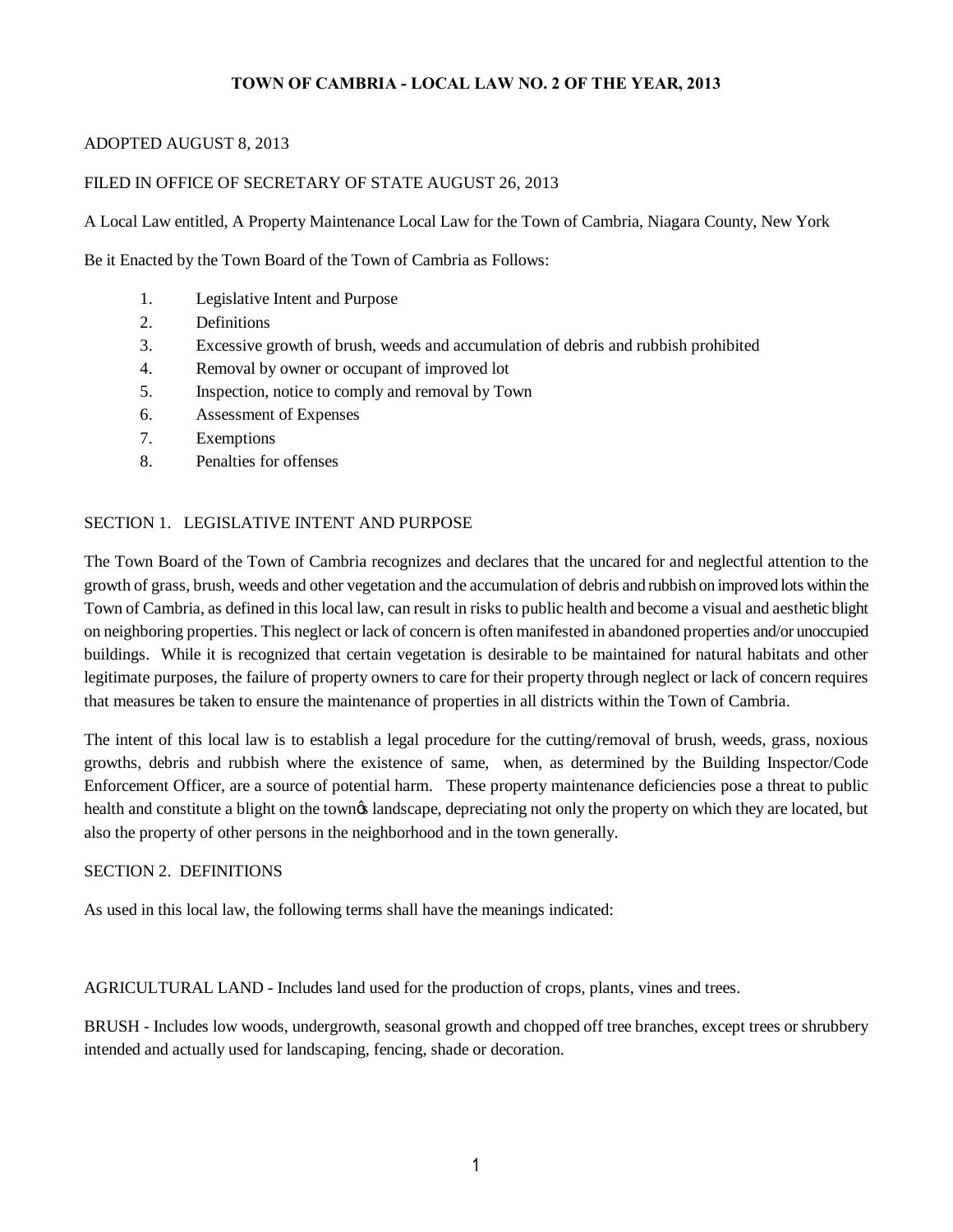BUILDING/STRUCTURE- any building/structure having a roof supported by columns or by walls and intended for shelter, housing, protection or enclosure of persons or property.

DEBRIS - Includes broken, scattered or deteriorating remains of man-made objects, including, but not limited to, old tires, appliances, automobiles, rotting wooden objects and rusting metallic objects.

IMPROVED LOT - any lot or parcel located within any zoning district within the Town of Cambria which has been improved by the construction of a residential building or other structure thereon.

LAND - Includes residential, industrial and commercial lots, building lots and subdivided parcels which are not being actively farmed.

PERSON - Includes one (1) or more natural persons, corporations, partnerships, associations, joint-stock companies societies, and all other entities of any kind.

RUBBISH - Any material reasonably categorized as trash, scrap or refuse.

WEEDS - Vegetation that grows in profusion in an uncultivated state and which is allowed to exceed ten (10) inches in height. For the purposes of this section, the term  $\tilde{o}$  weeds  $\tilde{o}$  shall not include vegetation such as growing crops, trees, bushes or shrubs used for landscaping purposes around or near a structure.

# SECTION 3. EXCESSIVE GROWTH OF BRUSH, WEEDS AND ACCUMULATION OF DEBRIS AND RUBBISH PROHIBITED

It shall be unlawful for any person having control or ownership or any type of tenancy of occupied or unoccupied improved lot or any part thereof in the Town of Cambria, New York, to permit or maintain on any such land or portion thereof, an accumulation of brush, weeds, grass, or other rank vegetation to an average height greater than ten (10) inches or to permit the accumulation of debris or rubbish as defined in this local law.

This section shall apply to any such improved lot or portion thereof or along the street, road or sidewalk adjacent to the improved lot or portion thereof between the property line and the curb (or stabilized shoulder, if there be no curb) or within fifteen (15) feet of the front, side or rear lot line furthest from the principal building or any building on the property.

## SECTION 4. REMOVAL BY OWNER OR OCCUPANT OF IMPROVED LOT

It shall be the duty of every owner, occupant, tenant or person in control of improved lot or any portion thereof in the Town of Cambria, New York, to cut and remove or cause to be cut or removed from said property all debris, rubbish, brush, weeds, grass or other rank, poisonous or noxious vegetation as often as may be necessary to comply with the provisions of this local law.

## SECTION 5. INSPECTION, NOTICE TO COMPLY AND REMOVAL BY TOWN

The Building Inspector/Code Enforcement Officer is authorized and directed to make inspections of premises within the Town of Cambria as deemed necessary to ascertain compliance with this local law and shall have the authority to contract for any and all necessary services to effectuate enforcement of this local law. When the Building Inspector/Code